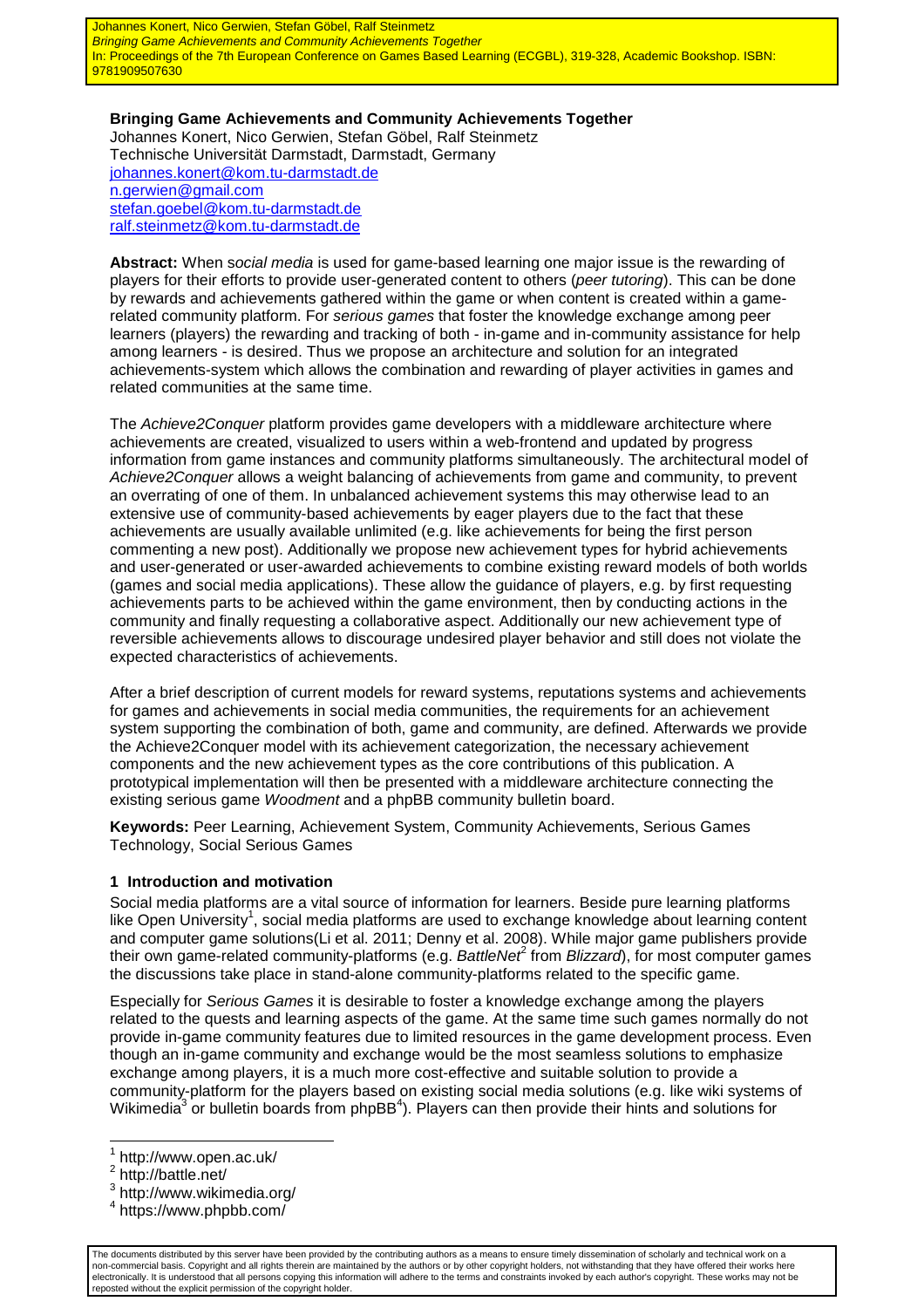specific game quests (and related learning targets) to others. Then knowledge exchange among the learning peers happens based on the user-generated content stored within such social media platforms(Konert et al. 2011). If this content is provided with respective meta data about the game quest, player, solution characteristics and game-specific information then other players can find such content faster and more effective (Konert et al. 2012). The providers of answers to questions of other players are rewarded by the comments, (positive) ratings and feedback. Still, the incentives to provide such content are limited, even though one major motivation for creators of user-generated content is fun/entertainment (Stoeckl et al. 2007). As computer game players are rewarded within the games directly (e.g. by an achievement system), it seems suitable to reward community-based activities, too. Such a system can provide incentives for players of computer games to not only master the game and collect all game achievements, but as well try to get the achievements provided for community-based activities. If all achievements are then integrated into one achievement system, players can be rewarded in a balanced and adjunctive way for progress on both sides: in game advancements and incommunity content creation (or consumption).

# **2 Related work**

To the best of our knowledge no model for an achievement system exists yet that focusses on the combination of game-based and community-based achievements in one system. Thus we discuss here existing reward systems, reputations and achievement systems for games and communities separately to derive the proposed model.

# **2.1 Reward systems**

To achieve a goal in a computer game users receive manifold feedback by the game: positively in case they solved a problem or make progress and negatively in case they did something wrong. The negative feedback may appear in form of energy decrease, game termination or setbacks. These special rewards, so called *false rewards* (Juul 2009), help players to learn how to master the game.

In general the primary purpose of reward systems is to provide additional incentives and motivation for players to experience the full spectrum of a game. Reward systems can be viewed as player motivators or as compromises for easing disappointment. Wang & Sun (2011) identify eight forms of rewards in computer games:

- R1. Score systems
- R2. Avatars (e.g. experience systems, leveling)
- R3. Item granting systems (collecting and social status)
- R4. Resources (practical game currencies)
- R5. Achievement systems
- R6. Feedback (direct positive emotional intensifier)
- R7. Animations and pictures (milestones and game story enrichment)
- R8. Unlock mechanisms (for access to game content)

Even though achievement systems (R5) are by themselves a form of rewards it can serve as a whole rewarding system, because achievements contain rewards (like R1-R8) issued to the player when receiving the achievement.

Additionally, in modern computer games reward systems also provide a strong social meaning to players. Their player dossiers reflect the rewards and are mostly shown publicly to other game community members. As such, the interconnected players and their visible profiles serve as social capital (Ellison et al. 2007). Analogue to the social capital in the communities, gaming capital can be drawn from the knowledge about the game mechanics, quests and game industry (Consalvo 2007). Both, social and gaming capital, are made visible (in parts) by the collected rewards (and the visible completed achievements).

From the focus on role playing games Hallford & Hallford (2001) classify rewards into four types that can be mapped to the eight reward forms listed above (mapping in parentheses):

- 1. Rewards of Glory (no direct impact to game play, e.g. R1, R5, R6, R7)
- 2. Rewards of Sustenance (social status and progress, e.g. R2, R3, R4, R5)
- 3. Rewards of Access (unlocking content, e.g. R8)
- 4. Rewards of Facility (abilities and enhancements, e.g. R2, R3)

# **2.2 Reputation systems**

As achievement systems serve as well for the representation of social status as described above, the visibility to others relates to reputation systems, which allows access to "a summary of one's relevant past actions with the context of a specific community presented in a manner that can help other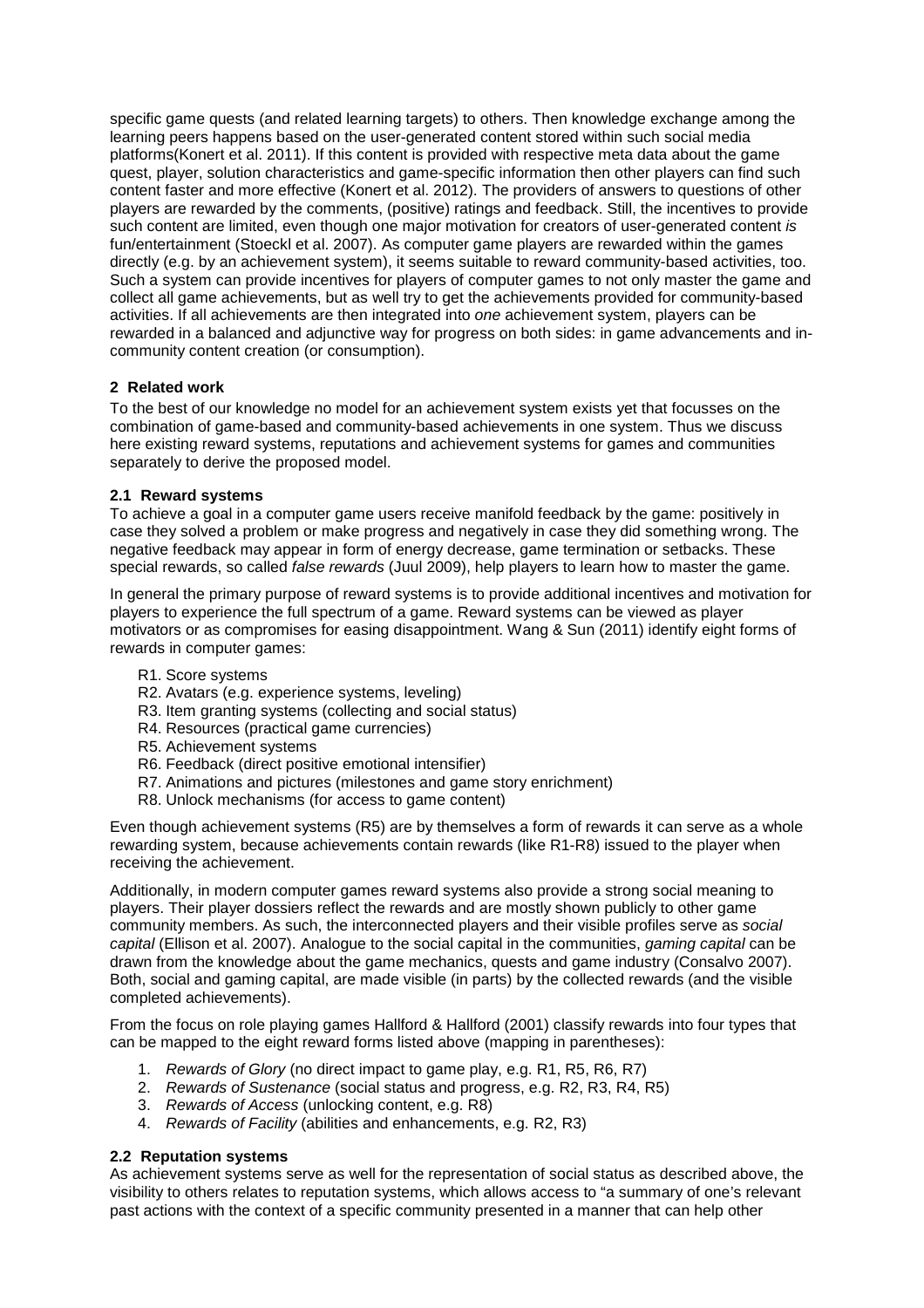community members make decisions with respect to whether and how to relate to that individual" (Dellarocas 2010, p.2). Consequently, a reputation system is only useful in a multiplayer context where a community of players is interconnected. An example of such a system is integrated with Yahoo Answers<sup>5</sup>; a platform that addresses all of the four objectives users expect from a reputation system as proposed by Dellarocas: trust building (to differentiate good from bad), filtering (to identify good content and contributors), matching (to identify resources matching a users' profile) and user lock-in (to keep users attached to the platform maintaining their reputation profile).

To address these objectives with an achievement system, Dellarocas propose four key questions to address as listed in Table 1. We answer these questions according to the targeted achievement system.

| <b>Key decision</b>                                                     | Answer in relation to this publication's achievement system                                                                                                                                                                                                                                                                                                              |
|-------------------------------------------------------------------------|--------------------------------------------------------------------------------------------------------------------------------------------------------------------------------------------------------------------------------------------------------------------------------------------------------------------------------------------------------------------------|
| What actions are<br>relevant to include in<br>one's reputation profile? | The progress of all achievements and their time of completion should be<br>included, as well as all available and already earned rewards                                                                                                                                                                                                                                 |
| How to obtain<br>information about<br>relevant user actions?            | Generally, there is the choice between internally generated (firsthand)<br>information and feedback provided by others (secondhand). Achievement<br>systems commonly obtain their information firsthand by monitoring the<br>user actions (e.g. with trigger-events). Exceptions are user-awarded<br>achievements (see section 3.2.3).                                   |
| How to aggregate and<br>display reputation<br>information?              | A variety of methods is possible: simple statistics (e.g. number of<br>completed achievements), star ratings (e.g. rating how good an<br>achievement was completed), numerical score (e.g. achievement points),<br>numbered tiers (e.g. level-based achievements), leaderboards (e.g.<br>highscore lists, commonly not included in achievement systems, but<br>possible) |
| How to deal with<br>manipulation and<br>gaming?                         | No incentives (achievements) for undesired user behavior should be<br>given. As the achievement is usually tight to a trigger and is as well limited,<br>manipulation is only fractionally possible. Still, a manipulation-resistant<br>achievement-based reputation system is impossible to design if the<br>underlying game is prone to manipulation.                  |

| Table 1: Key decisions for the design of reputation systems (Dellarocas 2010, pp.3–4) and the answers |
|-------------------------------------------------------------------------------------------------------|
| according to Achieve2Conquer                                                                          |

# **2.3 Game-based achievements**

Achievements have a long tradition for games; especially in sports where the best three participants of a discipline are rewarded (e.g. at Olympic Games). Achievement systems serve as a meta game if they are comprehensive and visualize achievements of several games at once, e.g. like the XBOX Live system (Jakobsson 2009). Then the achievements are designed independent of game and genre (Hamari & Eranti 2011).

In contrast to the general motivations for playing as discussed at the beginning of chapter 2, a more specific list regarding the motivation related to achievements contains (1) social status, (2) completionism and (3) extended play time (Montola et al. 2009). Based on expert interviews Montola et al. found fourteen categories of achievements addressing these factors:

- A1. Tutorial (trying and learning features of the game)
- A2. Completion (finish a sequence of the game)
- A3. Collection (complete a collection of game items)
- A4. Virtuosity (play sequences perfectly)
- A5. Hard Mode (succeed on difficult levels)
- A6. Special Play Style (master parts of the game with even more restrictions like fast-running)
- A7. Veteran (quantitative accumulation of game items like currency)
- A8. Loyalty (playing regularly)
- A9. Curiosity (discovering unexpected secrets or master unlikely situations)
- A10. Luck (getting a rare item)
- A11. Mini-Game (success in mini-games)

 5 see http://answers.yahoo.com/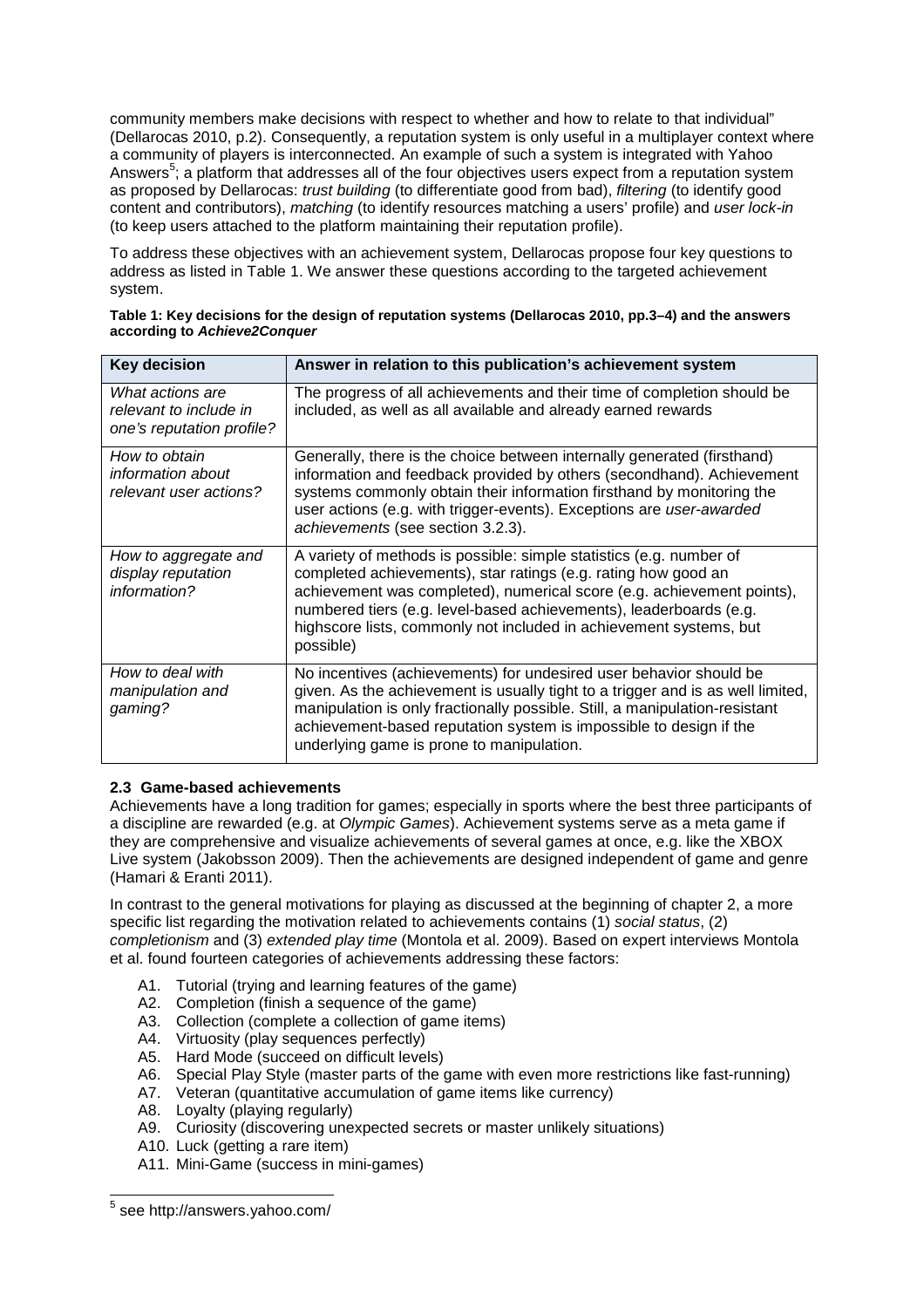- A12. Multi-Player (outstanding performance in multi-player scenarios)
- A13. Paragon (being rewarded for pioneer activities)
- A14. Fandom (attend out of game activities like purchasing merchandise articles)

Orthogonally to the categorization games provide some achievements as hidden achievements which are not visible in the list of available achievements. They appear when completed. Thus the completion logic and requirements are unknown for players and such the achievements are usually seldom and provide Rewards of Glory (Montola et al. 2009).

### **2.4 Community-based achievements**

The majority of research publications and studies relates to achievements in computer games and seldom focus on achievements in social media platforms and communities. Even though rewards and reputation systems exist widely to encourage users to not only passively consume, but actively contribute content to the social media communities, achievement systems could additionally help to foster content creation and break the rule that only 1% of users contribute content (Arthur 2006), while all others only consume (so called *free riders*). Especially for game-based learning or for Social Serious Games that interconnect players of Serious Games for knowledge exchange, such achievements can support the creation of new tutorials, solutions and answers to questions (Konert et al. 2012). Such users contributing content without direct benefit for them are called zealots.

Factors influencing the willingness of users to contribute content are

- Cost / benefit ratio
- Incentive system
- Extrinsic / intrinsic motivations
- Social capital
- Social and personal cognition

(Chen & Hung 2010). An achievement system for game-based and community-based achievements can address most of the factors and thus influence the contribution positively. As achievements can be an additional incentive the cost / benefit ratio profits from provided achievements. As such it is by itself an incentive system and can positively increase the extrinsic motivation when the achievements offer rewards on completion. As publicly visible achievements serve as reputation systems and social capital at the same time the last two aspects are covered as well, if such a system is added to community systems.

Different to the categories for game-based achievements listed in Chapter 2.3, Montola et al. (2009) have identified seven categories for achievements in social media communities (categories overlapping with the game-based achievement categories have been marked italic):

- C1. Tutorial (visit and read parts of the community-stored content)
- C2. Participation (actively contribute to gatherings, votes, discussion threads)
- C3. Instructor (provide hints, solutions, guidelines)
- C4. Moderator (administer content and like/dislike elements)
- C5. Wiki Author (improve the knowledge base)
- C6. Veteran (participating a lot in activities)
- C7. Completion (focusing on completion of all achievements or a sequence)

#### **2.5 Achievement definition**

As achievement systems can be defined game and genre independent, a general achievement structure definition is possible. The parts listed in Table 2 are derived and extended from Hamari & Eranti (2011).

| C.        | sub component                                                                                               | description                 |  |  |
|-----------|-------------------------------------------------------------------------------------------------------------|-----------------------------|--|--|
| Signifier | The signifier is defined in the achievement system<br>and consists of the visible parts.                    |                             |  |  |
|           | Name                                                                                                        | The name of the achievement |  |  |
|           | The visual representation that is commonly related to the name and<br>Visual (optional)<br>the description. |                             |  |  |

#### **Table 2: achievement component definition, based on (Hamari & Eranti 2011)**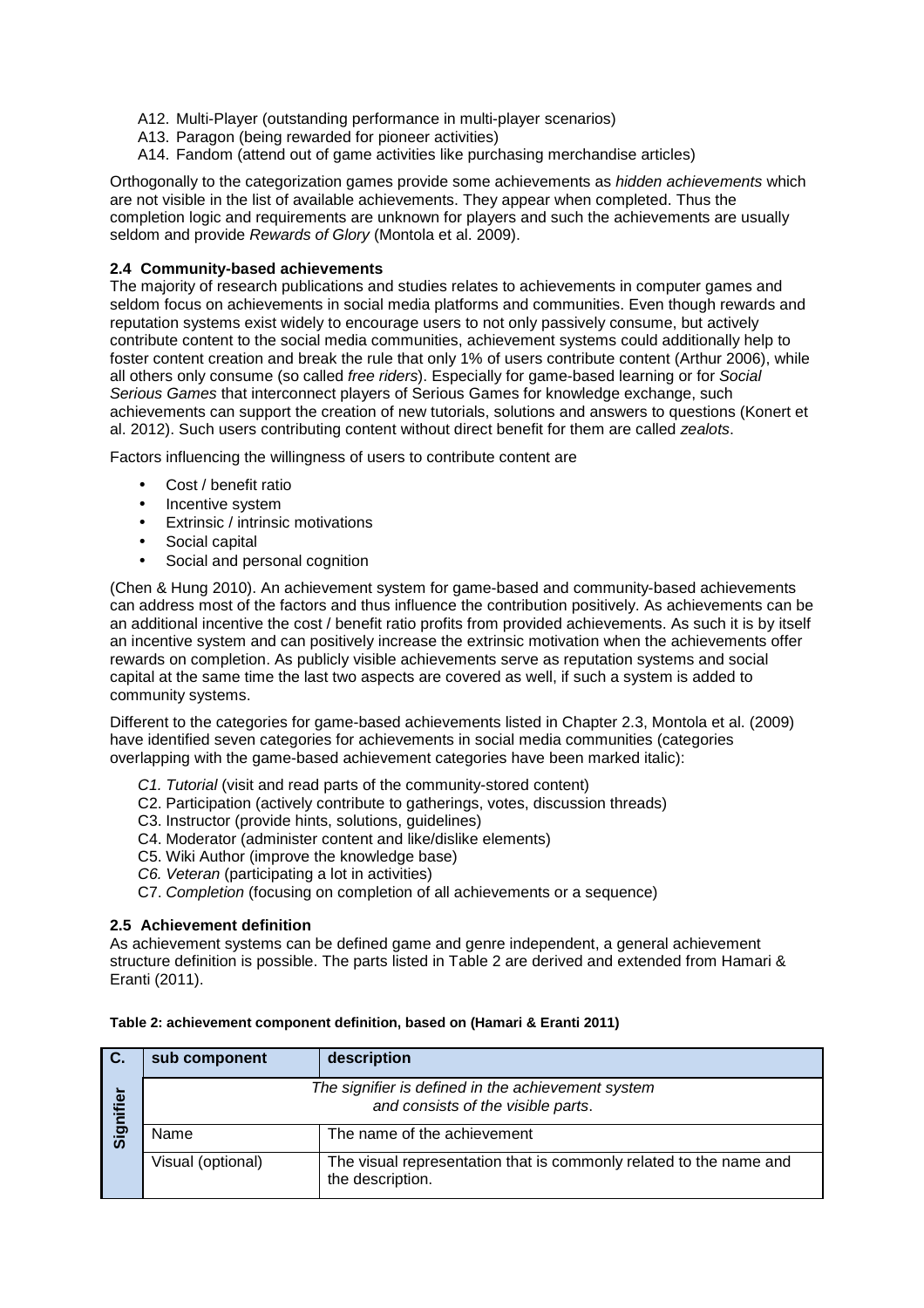|                         | Description<br>A textual description of the central parts of the unlocking logic of an<br>achievement, or a vaguer hint as well as the description of the<br>rewards. |                                                                                                                                    |  |  |  |  |
|-------------------------|-----------------------------------------------------------------------------------------------------------------------------------------------------------------------|------------------------------------------------------------------------------------------------------------------------------------|--|--|--|--|
|                         | The completion logic is defined through mechanics<br>in another system (e.g. game or community platform)                                                              |                                                                                                                                    |  |  |  |  |
| <b>Completion logic</b> | Pre-requirements                                                                                                                                                      | Pre-requirements are conditions for the game session that have to be<br>met in order to allow the trigger or the other conditions. |  |  |  |  |
|                         | Trigger                                                                                                                                                               | Trigger is either a user action or a system invoked event.                                                                         |  |  |  |  |
|                         | Conditions<br>Conditions include the requirements directed to the system state or to<br>historical events in the system fulfilled in the past.                        |                                                                                                                                    |  |  |  |  |
|                         | Multiplier/Counter                                                                                                                                                    | The amount of times the trigger has to go off while all pre-<br>requirements and conditions are met.                               |  |  |  |  |
|                         | Defines the reward(s) a user acquires after unlocking the achievement                                                                                                 |                                                                                                                                    |  |  |  |  |
| Reward                  | in-game/ in-community                                                                                                                                                 | Rewards related to the game or community<br>(e.g. R2, R3, R4, R6, R7 or R8).                                                       |  |  |  |  |
|                         | Achievement game<br>Rewards related to the achievement system (e.g. R5).                                                                                              |                                                                                                                                    |  |  |  |  |
|                         | out-game/<br>out-community                                                                                                                                            | Rewards external to the achievement system, the game and the<br>community (e.g. R1 or R3).                                         |  |  |  |  |

# **3 Model for game-based and community-based achievements**

Based on the related work the requirements for a combined achievement system, categories and the newly proposed achievement types are defined.

# **3.1 Requirements**

Beside the fact that a combined achievement system should support all features listed above for game-based achievement systems and community-based achievement systems separately, we can derive requirements resulting from the combination of both. The Achieve2Conquer model may support the combination of activities to enable the creation of achievements that encourage users to switch between game and community. Additionally the achievement system must address the balancing of achievement points between game and community that none dominates the other unintentionally. As in social media communities the creation of content is a crucial aspect, the creation and awarding of achievements from users for users (user-generated) should be supported, too. Finally achievements can be used to discourage undesired behavior without violating the achievement characteristics. This supports the improvement of the content quality (especially for achievements related to usergenerated content creation).

# **3.2 New types of achievements**

Based on the existing research results and models the following new achievement types are proposed.

# 3.2.1 Qualitative and quantitative achievements

The authors of this publication propose a categorization of achievements into two types: qualitative and quantitative achievements. Most achievements in computer games are measured quantitatively and can be split up into achievement levels. All levels of a group of achievement share a multiplier/counter and the progress can be shown by the percentage of completion. These *quantitative* achievements are usually not rare, visible and related to the categories A2 (Completion), A3 (Collection), and A7 (Veteran). On the contrary, qualitative achievements have a binary status and cannot be expressed as a percentage of completion and are normally not split up into levels. They reward unusual game play behavior, may be seldom and represent rewards of glory or sustenance. They change the player's perspective onto the game (e.g. A6 Special Play Style or A9 Curiosity).

#### 3.2.2 Cooperative achievements

Achievements can be designed to be completed by a single user or a group of them. Achievements that require more than one participant are defined as *cooperative achievements*. They can be further split up by the time-dependency of the actions into synchronous/asynchronous cooperative achievements. In community-based achievements the activities might be mostly asynchronous, e.g.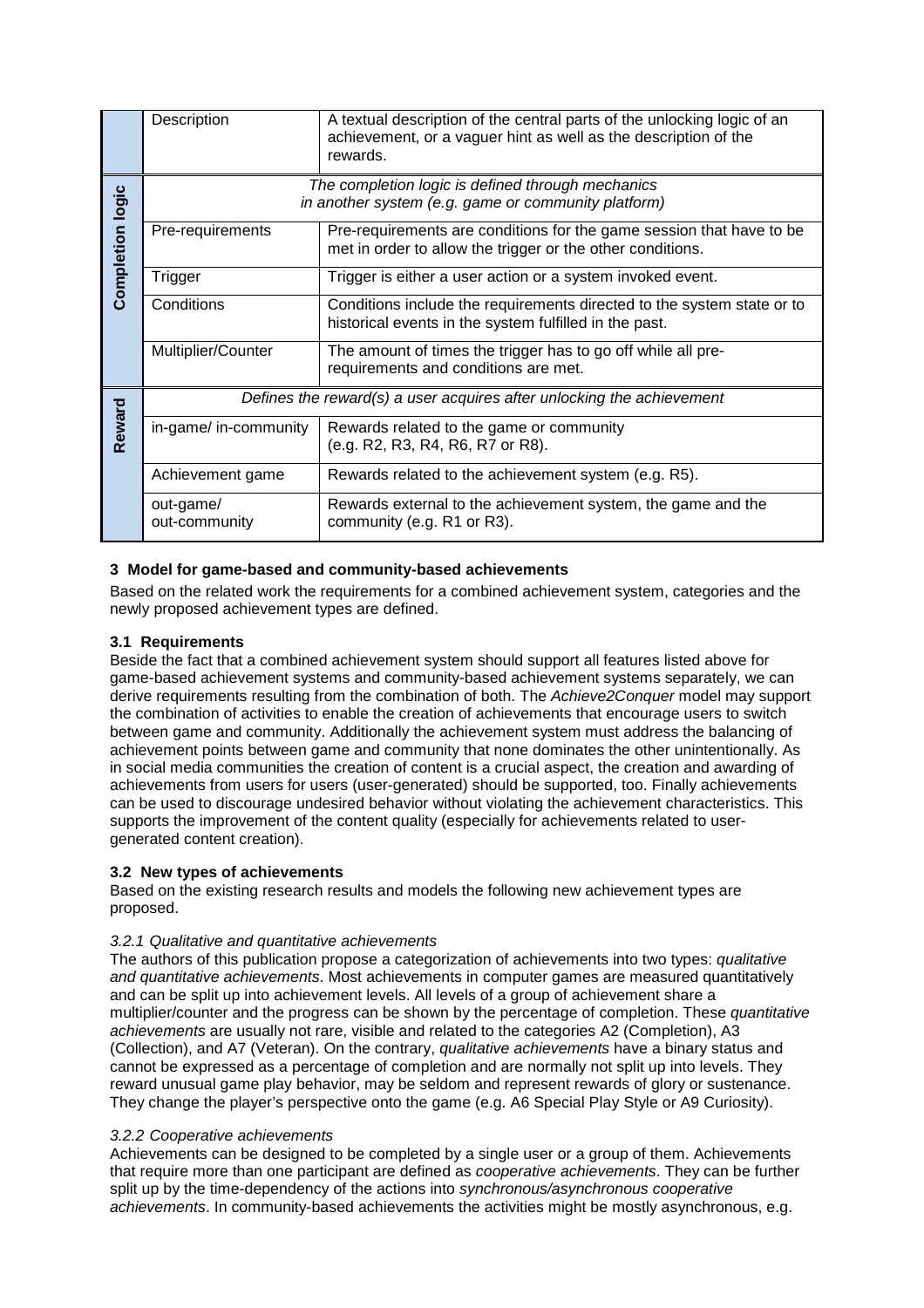participants get the achievement when one is creating an item and another participant successfully reedits this contribution. In games an example of a synchronous cooperative achievement is the cooperative solving of a multi-user quest to unlock an A2 (Completion) achievement.

### 3.2.3 User-generated and user-awarded achievements

If the achievement system allows the creation and addition of new achievements, users can be granted the right to define new achievements by themselves. Then they need to create and define the signifier, completion logic and rewards. This can be suitable and working if the completion logic and rewards are definable by users either via programming code directly or with selection from a catalogue of requirements, triggers and rewarding effects/actions. Even more attractive are user-generated achievements in sandbox-games where users themselves create game play within the games (like in Minecraft<sup>6</sup>. If the created achievements do not use pre-requirements or conditions from the game, but are awarded by peer votes the achievements are called user-awarded achievements. Still, the userawarded achievements must not be user-generated but can be pre-defined by game designers (e.g. like an achievement for the most famous player of the month awarded by peer votes).

### 3.2.4 Reversible achievements

Reputation systems and their relation to achievements have been discussed in chapter 2.2. The most relevant objectives for game-based and community-based achievements are *trust building* and user lock-in. As reputation systems normally reflect the desired and undesired behavior of a participant, achievement systems normally only reflect the positive progress. Instead of establishing a reputation system in parallel to the Achieve2Conquer model we propose so called reversible achievements which can reflect the occurrence of undesired behavior. They will be mostly quantitative achievements and reset their magnifier/counter in case an undesired behavior (or event) occurs. Thus the user has to restart with collecting the objects necessary for the achievement. Such achievements can even be designed as level-based achievements and can e.g. reflect the ratio between positive and negative comments to user-generated items. As it is unexpected and strongly discouraged to revoke once unlocked achievements, it is suggested to never revoke an achievement (or level) once it has been completed. Still, such achievements can reflect rating and reputation functionality.

## 3.2.5 Hybrid achievements

As a natural consequence of combining game-based and community-based achievements into one system that visualizes them together, it is suitable to define achievements which require the user to complete actions in-game and in-community. Such achievements are called hybrid achievements. They can provide a stronger binding between players who are more active in the game and players more active in the community. It is expected that they foster as well the content creation in the community systems by very experienced game-players as described earlier.

# **3.3 Combined categories of rewards**

As described, Wang & Sun (2011) identify eight forms of rewards in computer games. Furthermore they argue that the last two (R7, R8) are not applicable to communities. In contrast to this, we argue that even though they are less usual, these two categories can be applied to communities as well. Unlock mechanisms are already part of the reward system of Yahoo Answers where users gain more rights when successfully answering other users' questions. Animations and pictures can as well be part of rewards gained within communities, e.g. to decorate a user's profile or extend the list of possible items storable. Thus the categories for game-based and community-based rewards in an achievement system are identical.

Additionally we add the reward category of Reputation/Prestige even though some of the achievement types cover the aspect of prestige already (like hidden achievements). It is still a valuable reward category and plays an important role especially in community systems.

### R1. Score systems

- R2. Avatars (e.g. experience systems, leveling)
- R3. Item granting systems (collecting and social status)
- R4. Resources (practical game currencies)
- R5. Achievement systems
- R6. Feedback (direct positive emotional intensifier)
- R7. Animations and pictures (milestones and game story enrichment)
- R8. Unlock mechanisms (for access to game content)
- R9. Reputation/Prestige

 $\overline{a}$ 

<sup>&</sup>lt;sup>6</sup> See http://www.minecraft.net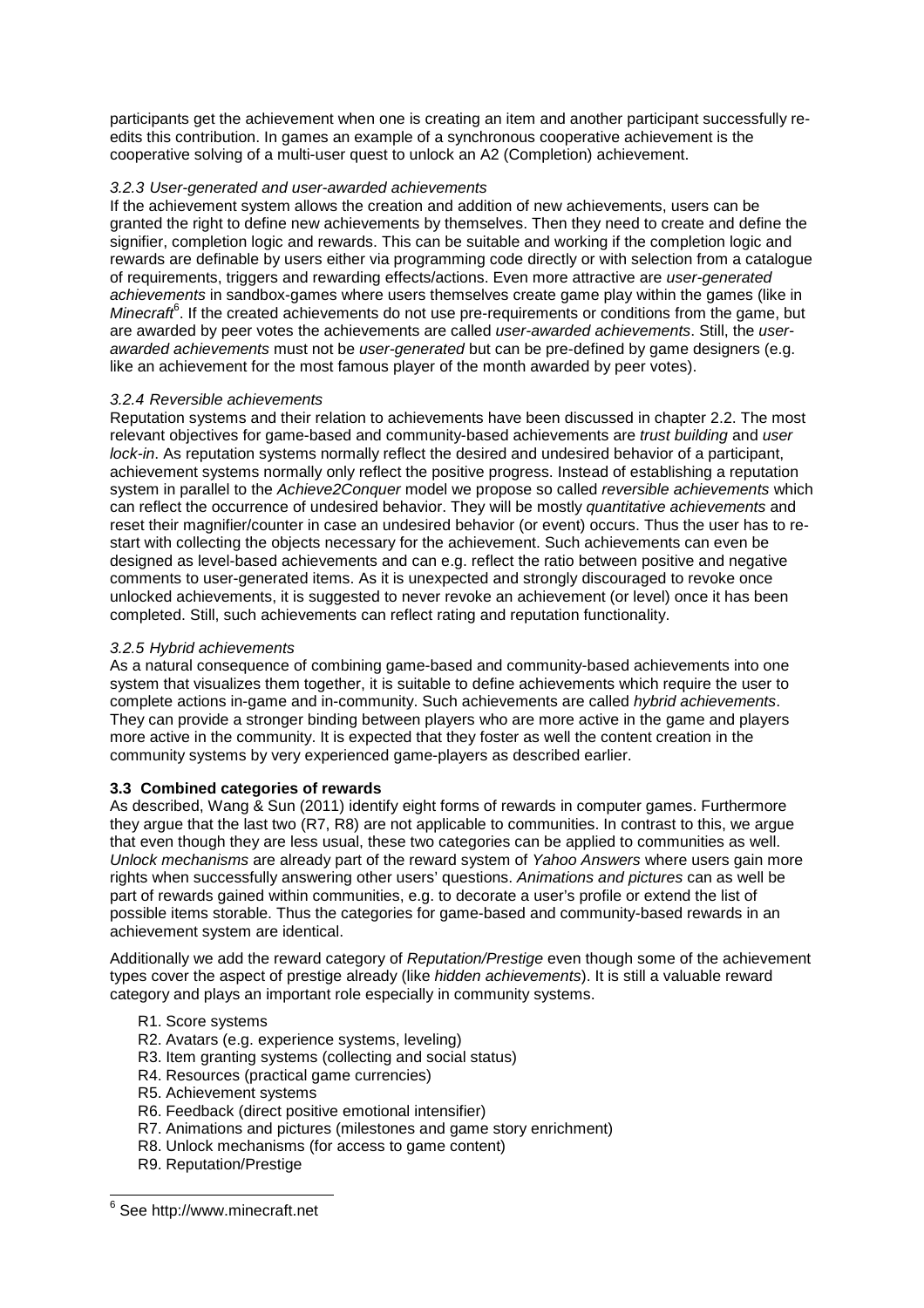## **3.4 Combined categorization of achievements**

Based on Montola et al. (2009) we define a complete list of achievement categories with a description for game-based and community-based implementations in Table 3.

### **Table 3: Categorization of game-based and community-based achievements, based on (Montola et al. 2009)**

| Category                                             | <b>Game-based description</b>                                              | <b>Community-based description</b>                                                                                              |
|------------------------------------------------------|----------------------------------------------------------------------------|---------------------------------------------------------------------------------------------------------------------------------|
| <b>Tutorial</b><br>(qualitative)                     | Trying and learning features of the<br>game                                | Visit and read parts of the community-stored<br>content                                                                         |
| Veteran<br>(quantitative)                            | Accumulation of game items like<br>currency                                | Participating a lot in community activities                                                                                     |
| Collection<br>(quantitative)                         | Complete a collection of game items                                        | Take part in discussions, collect votes,<br>collect answered questions (or best<br>answers)                                     |
| Completion<br>(quantitative)                         | Finish a sequence of the game (or<br>everything)                           | Complete all community achievements or a<br>specified collection.                                                               |
| Curiosity<br>(qualitative)                           | Discovering unexpected secrets or<br>master unlikely situations            | Contribute content about a game curiosity.<br>(community feature: curiosity votes)                                              |
| Cooperative<br>(both)                                | Outstanding performance in multi-<br>player scenarios.                     | Solve a crowd-sourcing task, e.g. participate<br>in a survey or tag community elements.                                         |
| Virtuosity<br>(qualitative)                          | Play sequences perfectly                                                   | Be a community role model; e.g. always get<br>a high rating for content.                                                        |
| Fandom<br>(neither)                                  | Attend out of game activities, like<br>purchasing merchandise articles     | Attend out of community fan activities; e.g.<br>fanfests                                                                        |
| Loyalty<br>(neither)                                 | Playing regularly                                                          | Contribute to the community regularly                                                                                           |
| Luck<br>(neither)                                    | Getting a rare item                                                        | Perform an unlikely activity (e.g. the first<br>post of the day)                                                                |
| Mini-Game<br>(neither)                               | Succeed in mini-games                                                      | Succeed in mini-games                                                                                                           |
| Paragon<br>(qualitative)                             | Being rewarded for pioneer activities                                      | Being rewarded for pioneer activities                                                                                           |
| <b>Special Play</b><br><b>Style</b><br>(qualitative) | Master parts of the game with even<br>more restrictions; like fast-running | Master activities in the community with more<br>restrictions; like answering a question within<br>30 seconds (with good rating) |
| <b>Hard Mode</b><br>(qualitative)                    | Succeed on high difficulty level                                           |                                                                                                                                 |
| Moderator<br>(qualitative)                           |                                                                            | Administer content and like/dislike elements                                                                                    |
| Instructor<br>(qualitative)                          | Assist other players in the game (side-<br>kick or follow-mode)            | Provide hints, solutions, guidelines                                                                                            |

# **3.5 Addressing the balancing**

When combining game-based and community-based achievements the ratio of achievement points partitioned among them has to be fixed. Otherwise inflation can cause the achievements of one side to be meritless. Thus, the design of the achievements needs to take into account limits for each achievement. For example, a user can only gain once the achievement for being the first commentator on a new item. Such achievements can as well be split into levels as long as there is a defined maximum (100 first comments, 1000 first comments, ..). Consequently it can be guaranteed that the ratio between the achievable points and achievements of both parts (game and community achievements) is maintained.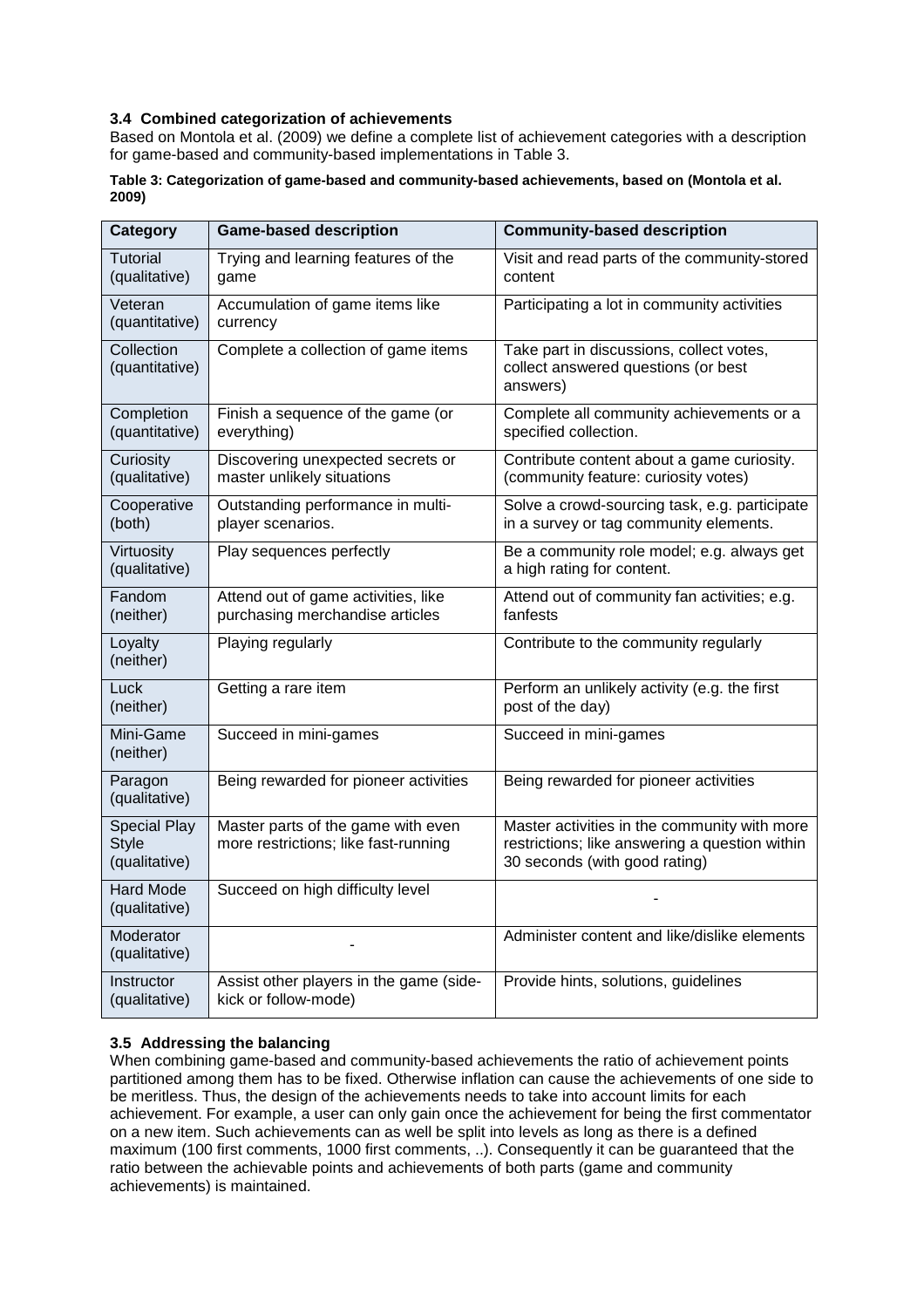If the game or community allows an unlimited number of achievements (e.g. in sandbox-games with user-generated achievements) it is suggested that both sides allow the creation of new achievements to let the player-community balance the achievements. In such an environment the time needed for an achievement should be balanced that it takes the same time-effort to achieve a specific amount of achievement(s) (or achievement points) in the game and in the community. Still, there needs to be a maximum time-counting per achievement. For example, if the maximum is reached for a specific achievement, it is displayed as completed (100%) but the time spend is still updated (but no more achievement points or rewards are given).

## **4 Implementation**

## **4.1 Middleware architecture**

The implementation of Achieve2Conquer has been made as a middleware with public APIs for the game-instances and the community-instances to inform the central system about unlocked achievements. Due to the necessity to listen to system status changes in the game and/or the community, the completion logic of the achievements had to be implemented in the respective environment. An architectural diagram can be seen in Figure 1.



**Figure 1: Architectural diagram and information flow of Achieve2Conquer**

# **4.2 Achievement types**

We connected the Serious Game Woodment (Wendel et al. 2010) and a new instance of the bulletin board software phpBB with C# and PHP client implementations to the Archive2Conquer middleware and added in each platform three new achievements. For efficiency reasons the achievements are listed within Woodment as well as a website that is generated and delivered on a template base by Achieve2Conquer and displayed in an embedded browser directly in the game. Thus, the achievements are listed for community and game likewise as a website (see Figure 2).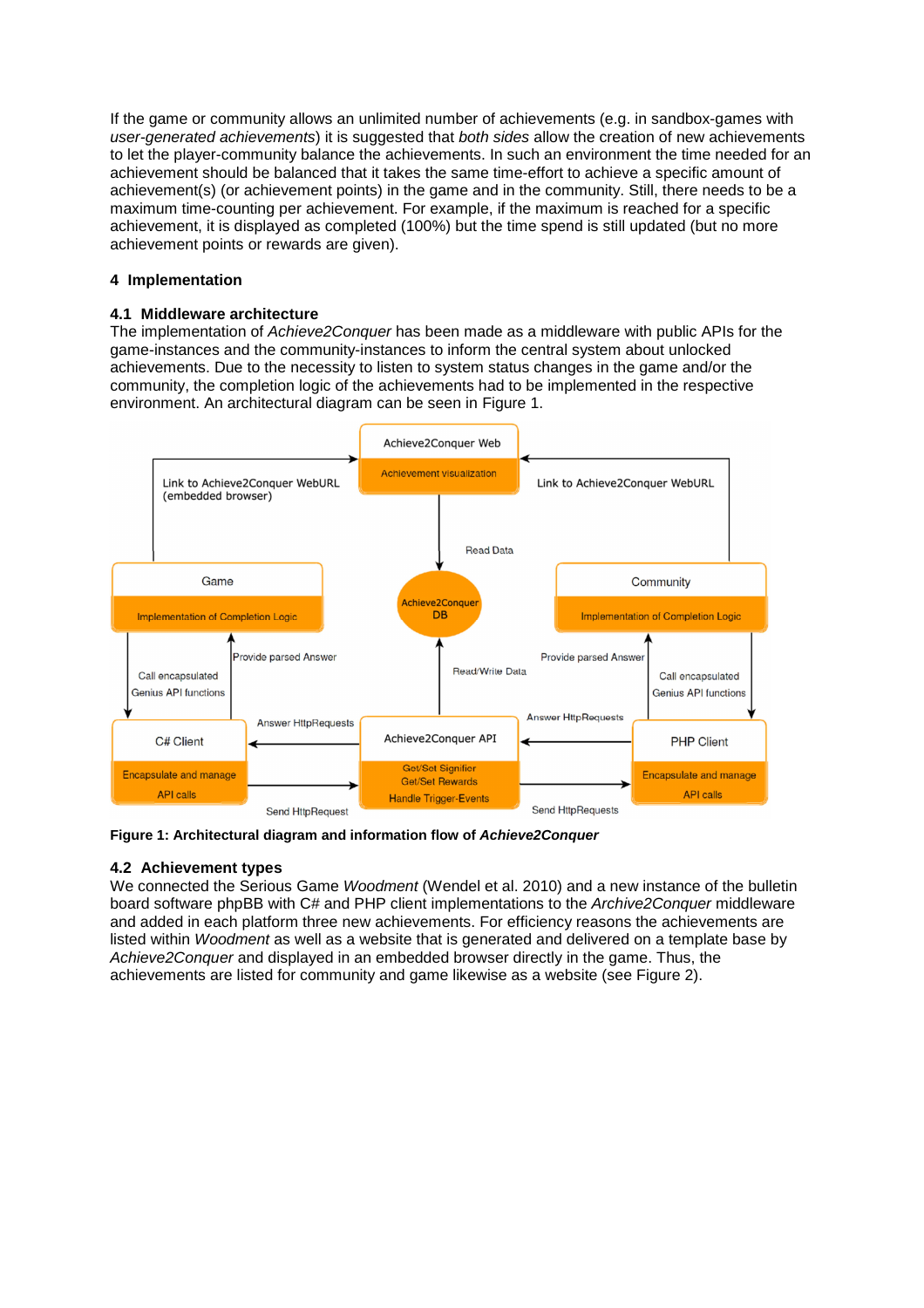| woodment                                      | Paragon     |                                                                                                   | Points<br>Level       | 25/25<br>4/4                    |
|-----------------------------------------------|-------------|---------------------------------------------------------------------------------------------------|-----------------------|---------------------------------|
| Summary<br><b>Community</b><br>Game<br>tetris |             | <b>Community Paragon</b><br>Do not get reported by other community members. Days will be counted. | Progress<br>Completed | 90/90<br>2012-08-15<br>17:36:27 |
| pacman                                        | Member      | <b>Community Member</b><br>Register at the community board.                                       | Points<br>Level       | 10/10<br>1/1                    |
|                                               |             |                                                                                                   | Progress              | 1/1                             |
|                                               |             | Rewards<br>Special Reward You get something very special.                                         | Completed             | 2012-08-15<br>17:36:27          |
|                                               | Commantator | Commentator                                                                                       | Points                | 5/30                            |
|                                               |             | Post comments on the community board.                                                             | Level<br>Progress     | 1/5<br>4/10                     |

| Figure 2: Web-based visualization of achievements; here the community achievements. |  |  |  |  |  |
|-------------------------------------------------------------------------------------|--|--|--|--|--|
|-------------------------------------------------------------------------------------|--|--|--|--|--|

# **5 Conclusions**

The main contribution of this publication is the consistent categorization of achievements for the combination of game-based and community-based achievements based on a review of existing achievement classifications, reward systems and reputation systems. The requirements and features to be fulfilled by such a new system have been described and new achievement types were defined to bring community and game closer together. They fulfill the requirement of discouraging undesired user behavior (reversible achievements), the possibility to combine activities in both worlds (hybrids) and provide a solution for user-generated achievements and allow the user-based awarding of achievements based on votes. The classification into qualitative and quantitative achievements and the discussion of the aspect ratio allows the design of balanced achievement systems. Finally a prototypical implementation and connection to the Serious Game Woodment and an instance of the bulletin board software phpBB showed the ease of usage.

The focus of this publication was on the theoretical aspects, but in future work a sophisticated user study is desired with all achievement types implemented to measure the user experience and impact the combined achievement types have on learning with computer games and the knowledge exchange in the connected community platform (e.g. facebook or phpBB).

# **References**

Arthur, C., 2006. What is the 1% rule? The Guardian. Available at:

http://www.guardian.co.uk/technology/2006/jul/20/guardianweeklytechnologysection2 [Accessed May 2, 2013].

Chen, C. & Hung, S., 2010. Information & Management To give or to receive ? Factors influencing members ' knowledge sharing and community promotion in professional virtual communities. Information & Management, 47(4), pp.226–236. Available at:

http://dx.doi.org/10.1016/j.im.2010.03.001.

Consalvo, M., 2007. Cheating: Gaining Advantage in Videogames (Google eBook), Cambridge: MIT Press. Available at: http://books.google.com/books?hl=en&lr=&id=XbcNAUxUajAC&pgis=1 [Accessed May 2, 2013].

Dellarocas, C.N., 2010. Designing Reputation Systems for the Social Web. SSRN Electronic Journal, pp.1–9. Available at: http://www.ssrn.com/abstract=1624697 [Accessed May 2, 2013].

Denny, P., Luxton-Reilly, A. & Hamer, J., 2008. The PeerWise system of student contributed assessment questions. , pp.69–74. Available at: http://dl.acm.org/citation.cfm?id=1379249.1379255 [Accessed October 16, 2012].

Ellison, N.B., Steinfield, C. & Lampe, C., 2007. The Benefits of Facebook "Friends": Social Capital and College Students' Use of Online Social Network Sites. Journal of Computer-Mediated Communication, 12(4).

Hallford, N. & Hallford, J., 2001. Swords and Circuitry: A Designer's Guide to Computer Role-Playing Games S. Doell et al., eds., Stacy L. Hiquet. Available at:

http://books.google.com/books?hl=en&lr=&id=GslPb621eXQC&pgis=1 [Accessed May 2, 2013]. Hamari, J. & Eranti, V., 2011. Framework for Designing and Evaluating Game Achievements. Proceedings of DiGRA 2011: Think Design Play, p.20. Available at:

http://www.digra.org/dl/db/11307.59151.pdf [Accessed May 2, 2013].